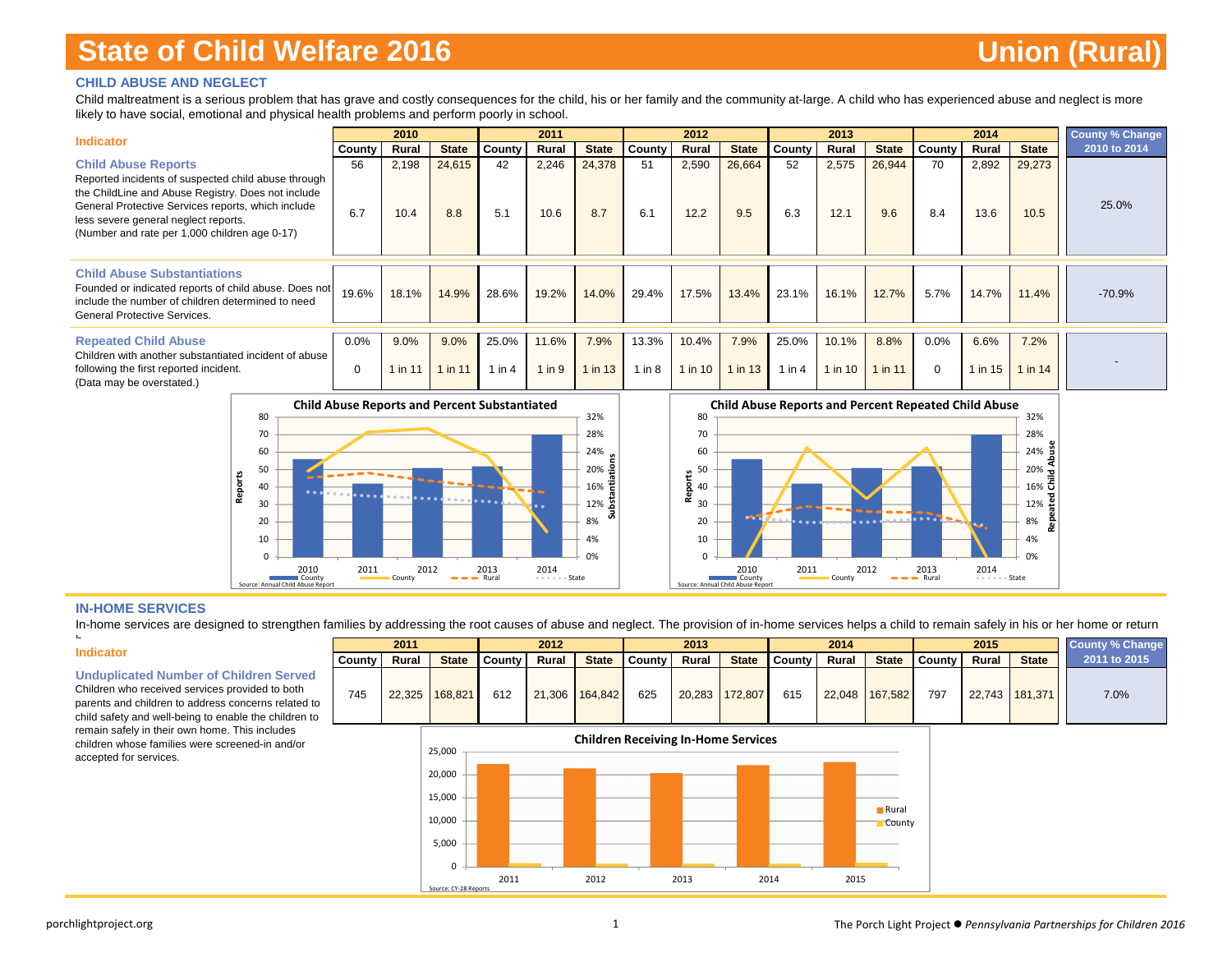### **FOSTER CARE - SERVED**

Foster care is meant to be a temporary intervention to assure the safety and well-being of a child. A child who spends long periods in foster care is more likely than other children to drop out of school, have mental health challenges, and experience unemployment and/or homeless as a adult. The following shows the past five years of data regarding children served in foster care during each

| nave mental nearing challenges, and experience unemployment and/or nomeless as an addit. The following shows the past five years or data regarding children served in foster care during each |               | 2011           |                                    |               | 2012               |                |               | 2013                  |                |                                                           | 2014              |                 |               | 2015           |                | <b>County % Change</b> |
|-----------------------------------------------------------------------------------------------------------------------------------------------------------------------------------------------|---------------|----------------|------------------------------------|---------------|--------------------|----------------|---------------|-----------------------|----------------|-----------------------------------------------------------|-------------------|-----------------|---------------|----------------|----------------|------------------------|
| <b>Indicator</b>                                                                                                                                                                              | County        | Rural          | <b>State</b>                       | County        | Rural              | <b>State</b>   | County        | Rural                 | <b>State</b>   | County                                                    | Rural             | <b>State</b>    | County        | Rural          | <b>State</b>   | 2011 to 2015           |
| <b>Unduplicated Number of Children Served</b>                                                                                                                                                 |               |                |                                    |               |                    |                |               |                       |                |                                                           |                   |                 |               |                |                |                        |
| All Children in Foster Care During the Year                                                                                                                                                   | 33            | 1,692          | 22,750                             | 34            | 1,615              | 22,000         | 28            | 1,462                 | 21,416         | 26                                                        | 1,535             | 22,510          | 26            | 1,574          | 22,980         | $-21.2%$               |
| (Rate per 1,000 children age 0-20)                                                                                                                                                            | 2.9           | 6.4            | 6.7                                | 3.0           | 6.1                | 6.5            | 2.4           | 5.6                   | 6.4            | 2.3                                                       | 5.8               | 6.7             | 2.3           | 6.0            | 6.8            |                        |
|                                                                                                                                                                                               |               |                |                                    |               |                    |                |               |                       |                |                                                           |                   |                 |               |                |                |                        |
| <b>By Age</b>                                                                                                                                                                                 |               |                |                                    |               |                    |                |               |                       |                |                                                           |                   |                 |               |                |                |                        |
| $0 - 2$<br>$3-5$                                                                                                                                                                              | 21.2%         | 17.0%          | 18.2%                              | 8.8%          | 16.9%              | 18.9%          | 3.6%          | 18.5%                 | 19.2%          | 11.5%                                                     | 20.6%             | 19.4%<br>16.8%  | 23.1%         | 22.7%          | 19.9%          | 8.8%<br>$-4.8%$        |
| $6-8$                                                                                                                                                                                         | 12.1%<br>6.1% | 15.6%<br>10.8% | 15.1%<br>10.5%                     | 11.8%<br>5.9% | 16.6%<br>10.5%     | 15.6%<br>10.8% | 14.3%<br>0.0% | 15.7%<br>11.7%        | 15.9%          | 7.7%<br>3.8%                                              | 15.0%<br>12.6%    |                 | 11.5%<br>7.7% | 15.9%<br>11.5% | 17.1%<br>12.9% |                        |
| $9 - 11$                                                                                                                                                                                      | 9.1%          | 9.1%           | 8.9%                               | 8.8%          | 9.7%               | 8.9%           | 3.6%          | 8.8%                  | 11.5%<br>8.9%  | 7.7%                                                      | 8.9%              | 12.3%<br>9.5%   | 7.7%          | 9.5%           | 10.0%          | 26.9%<br>$-15.4%$      |
| $12 - 14$                                                                                                                                                                                     | 15.2%         | 14.3%          | 12.1%                              | 14.7%         | 13.9%              | 12.0%          | 28.6%         | 13.2%                 | 11.4%          | 19.2%                                                     | 12.4%             | 10.9%           | 15.4%         | 12.7%          | 11.4%          | 1.5%                   |
| $15 - 17$                                                                                                                                                                                     | 27.3%         | 26.7%          | 24.8%                              | 38.2%         | 24.8%              | 23.3%          | 32.1%         | 23.6%                 | 22.3%          | 26.9%                                                     | 24.0%             | 21.4%           | 19.2%         | 22.4%          | 20.4%          | $-29.5%$               |
| 18-20                                                                                                                                                                                         | 9.1%          | 6.6%           | 10.4%                              | 11.8%         | 7.6%               | 10.5%          | 17.9%         | 8.5%                  | 10.7%          | 23.1%                                                     | 6.6%              | 9.8%            | 15.4%         | 5.2%           | 8.3%           | 69.2%                  |
| Infants (age 0-1)                                                                                                                                                                             | 12.1%         | 11.5%          | 11.7%                              | 2.9%          | 11.4%              | 12.2%          | 3.6%          | 12.4%                 | 11.9%          | 11.5%                                                     | 14.2%             | 12.5%           | 23.1%         | 15.9%          | 12.8%          | 90.4%                  |
| Youth (age 13+)                                                                                                                                                                               | 42.4%         | 43.7%          | 44.2%                              | 55.9%         | 42.5%              | 42.7%          | 71.4%         | 42.2%                 | 41.5%          | 65.4%                                                     | 39.1%             | 38.9%           | 50.0%         | 36.7%          | 36.7%          | 17.9%                  |
|                                                                                                                                                                                               |               |                |                                    |               |                    |                |               |                       |                |                                                           |                   |                 |               |                |                |                        |
| <b>By Race and Ethnicity</b>                                                                                                                                                                  |               |                |                                    |               |                    |                |               |                       |                |                                                           |                   |                 |               |                |                |                        |
| Non-Hispanic White                                                                                                                                                                            | 75.8%         | 87.9%          | 40.8%                              | 79.4%         | 89.0%              | 43.3%          | 85.7%         | 89.5%                 | 41.8%          | 76.9%                                                     | 89.9%             | 42.3%           | 76.9%         | 87.0%          | 40.9%          | 1.5%                   |
| Non-Hispanic Black or African American                                                                                                                                                        | 12.1%         | 5.0%           | 30.8%                              | 8.8%          | 4.6%               | 34.9%          | 3.6%          | 3.7%                  | 34.8%          | 7.7%                                                      | 2.5%              | 35.2%           | 15.4%         | 3.6%           | 34.6%          | 26.9%                  |
| Non-Hispanic Other Race                                                                                                                                                                       | 6.1%          | 2.4%           | 14.9%                              | 5.9%          | 1.6%               | 6.5%           | 0.0%          | 0.8%                  | 7.0%           | 0.0%                                                      | 0.7%              | 4.4%            | 0.0%          | 1.1%           | 5.9%           | $-100.0\%$             |
| Non-Hispanic Two or More Races                                                                                                                                                                | 0.0%          | 1.3%           | 1.9%                               | 0.0%          | 1.9%               | 3.2%           | 0.0%          | 3.3%                  | 3.9%           | 0.0%                                                      | 4.0%              | 4.9%            | 0.0%          | 5.3%           | 5.3%           |                        |
| Hispanic or Latino                                                                                                                                                                            | 6.1%          | 3.4%           | 11.6%                              | 5.9%          | 2.8%               | 12.0%          | 10.7%         | 2.8%                  | 12.5%          | 15.4%                                                     | 2.8%              | 13.1%           | 7.7%          | 3.0%           | 13.4%          | 26.9%                  |
| <b>By Gender</b>                                                                                                                                                                              |               |                |                                    |               |                    |                |               |                       |                |                                                           |                   |                 |               |                |                |                        |
| Male                                                                                                                                                                                          | 45.5%         | 54.4%          | 50.7%                              | 44.1%         | 53.4%              | 50.5%          | 32.1%         | 52.9%                 | 50.8%          | 50.0%                                                     | 53.4%             | 50.8%           | 65.4%         | 53.4%          | 51.0%          | 43.8%                  |
| Female                                                                                                                                                                                        | 54.5%         | 45.6%          | 49.3%                              | 55.9%         | 46.6%              | 49.5%          | 67.9%         | 47.1%                 | 49.2%          | 50.0%                                                     | 46.6%             | 49.2%           | 34.6%         | 46.6%          | 49.0%          | $-36.5%$               |
|                                                                                                                                                                                               |               |                |                                    |               |                    |                |               |                       |                |                                                           |                   |                 |               |                |                |                        |
| <b>By First Placement Setting</b>                                                                                                                                                             |               |                |                                    |               |                    |                |               |                       |                |                                                           |                   |                 |               |                |                |                        |
| <b>Family Setting</b>                                                                                                                                                                         | 75.8%         | 73.8%          | 72.0%                              | 70.6%         | 75.7%              | 72.8%          | 60.7%         | 73.8%                 | 73.4%          | 80.8%                                                     | 75.2%             | 75.8%           | 80.8%         | 75.0%          | 77.1%          | 6.6%                   |
| Pre-adoptive Home                                                                                                                                                                             | 0.0%          | 3.1%           | 3.9%                               | 0.0%          | 3.0%               | 3.2%           | 3.6%          | 4.2%                  | 3.4%           | 3.8%                                                      | 4.0%              | 3.5%            | 0.0%          | 4.3%           | 3.1%           |                        |
| Foster Family Home - Relative                                                                                                                                                                 | 15.2%         | 20.2%          | 23.5%                              | 11.8%         | 23.1%              | 24.4%          | 0.0%          | 22.0%                 | 24.8%          | 15.4%                                                     | 26.6%             | 29.6%           | 30.8%         | 26.9%          | 31.5%          | 103.1%                 |
| Foster Family Home - Non-Relative                                                                                                                                                             | 60.6%         | 50.5%          | 44.5%                              | 58.8%         | 49.7%              | 45.2%          | 57.1%         | 47.6%                 | 45.2%          | 61.5%                                                     | 44.7%             | 42.7%           | 50.0%         | 43.8%          | 42.5%          | $-17.5%$               |
| <b>Congregate Care</b>                                                                                                                                                                        | 24.2%         | 22.6%          | 20.6%                              | 29.4%         | 19.9%              | 20.6%          | 35.7%         | 20.0%                 | 19.6%          | 11.5%                                                     | 18.6%             | 18.3%           | 15.4%         | 18.4%          | 17.1%          | $-36.5%$               |
| Group Home                                                                                                                                                                                    | 12.1%         | 16.1%          | 11.7%                              | 14.7%         | 14.7%              | 12.5%          | 3.6%          | 14.2%                 | 12.1%          | 0.0%                                                      | 13.9%             | 11.6%           | 0.0%          | 14.5%          | 10.5%          | $-100.0%$              |
| Institution                                                                                                                                                                                   | 12.1%         | 6.4%           | 8.9%                               | 14.7%         | 5.2%               | 8.0%           | 32.1%         | 5.7%                  | 7.5%           | 11.5%                                                     | 4.7%              | 6.8%            | 15.4%         | 3.9%           | 6.6%           | 26.9%                  |
| <b>Supervised Independent Living</b><br>Runaway                                                                                                                                               | 0.0%<br>0.0%  | 0.5%<br>0.1%   | 2.2%<br>2.0%                       | 0.0%<br>0.0%  | 1.1%<br>0.1%       | 1.8%<br>1.4%   | 0.0%<br>0.0%  | 1.4%<br>0.2%          | 2.0%<br>1.8%   | 0.0%<br>0.0%                                              | 0.8%<br>0.3%      | 1.9%<br>1.2%    | 3.8%<br>0.0%  | 1.1%<br>0.0%   | 1.7%<br>1.3%   |                        |
| <b>Trial Home Visit</b>                                                                                                                                                                       | 0.0%          | 3.0%           | 3.1%                               | 0.0%          | 3.2%               | 3.4%           | 3.6%          | 4.6%                  | 3.2%           | 7.7%                                                      | 5.0%              | 2.8%            | 0.0%          | 5.5%           | 2.9%           |                        |
|                                                                                                                                                                                               |               |                |                                    |               |                    |                |               |                       |                |                                                           |                   |                 |               |                |                |                        |
| <b>Children Entering Foster Care</b>                                                                                                                                                          |               |                |                                    |               |                    |                |               |                       |                |                                                           |                   |                 |               |                |                |                        |
| All Entries into Foster Care During the Year                                                                                                                                                  | 13            | 857            | 9,849                              | 10            | 757                | 9,793          | 6             | 700                   | 9,306          | 13                                                        | 811               | 10,364          | 12            | 821            | 10,387         | $-7.7%$                |
|                                                                                                                                                                                               |               |                | <b>County Foster Care Services</b> |               |                    |                |               |                       |                | Percent of All Children Served by Placement Setting, 2015 |                   |                 |               |                |                |                        |
| 40                                                                                                                                                                                            |               |                |                                    |               |                    |                |               |                       |                |                                                           |                   |                 |               |                |                |                        |
|                                                                                                                                                                                               |               |                |                                    |               |                    | Unduplicated   |               | County                |                |                                                           |                   |                 |               |                |                |                        |
| 30                                                                                                                                                                                            |               |                |                                    |               | Children           |                |               |                       |                |                                                           |                   |                 |               |                |                |                        |
|                                                                                                                                                                                               |               |                |                                    |               | Served             |                |               | Rural                 |                |                                                           |                   |                 |               |                |                |                        |
| 20                                                                                                                                                                                            |               |                |                                    |               | <b>Exits</b>       |                |               |                       |                |                                                           |                   |                 |               |                |                |                        |
|                                                                                                                                                                                               |               |                |                                    |               |                    |                |               |                       |                |                                                           |                   |                 |               |                |                |                        |
| 10                                                                                                                                                                                            |               |                |                                    |               |                    |                |               | State                 |                |                                                           |                   |                 |               |                |                |                        |
|                                                                                                                                                                                               |               |                |                                    |               | <b>All Entries</b> |                |               |                       |                |                                                           |                   |                 |               |                |                |                        |
| $\mathbf 0$                                                                                                                                                                                   |               |                |                                    |               |                    |                |               |                       | Family Setting | 20%                                                       | 40%<br>Group Home | 60%             | Institution   | 80%<br>■ Other | 100%           |                        |
| Source: AFCARS Repo                                                                                                                                                                           | 2012          | 2013           | 2014                               | 2015          |                    |                |               | Source: AFCARS Report |                |                                                           |                   | Congregate Care |               |                |                |                        |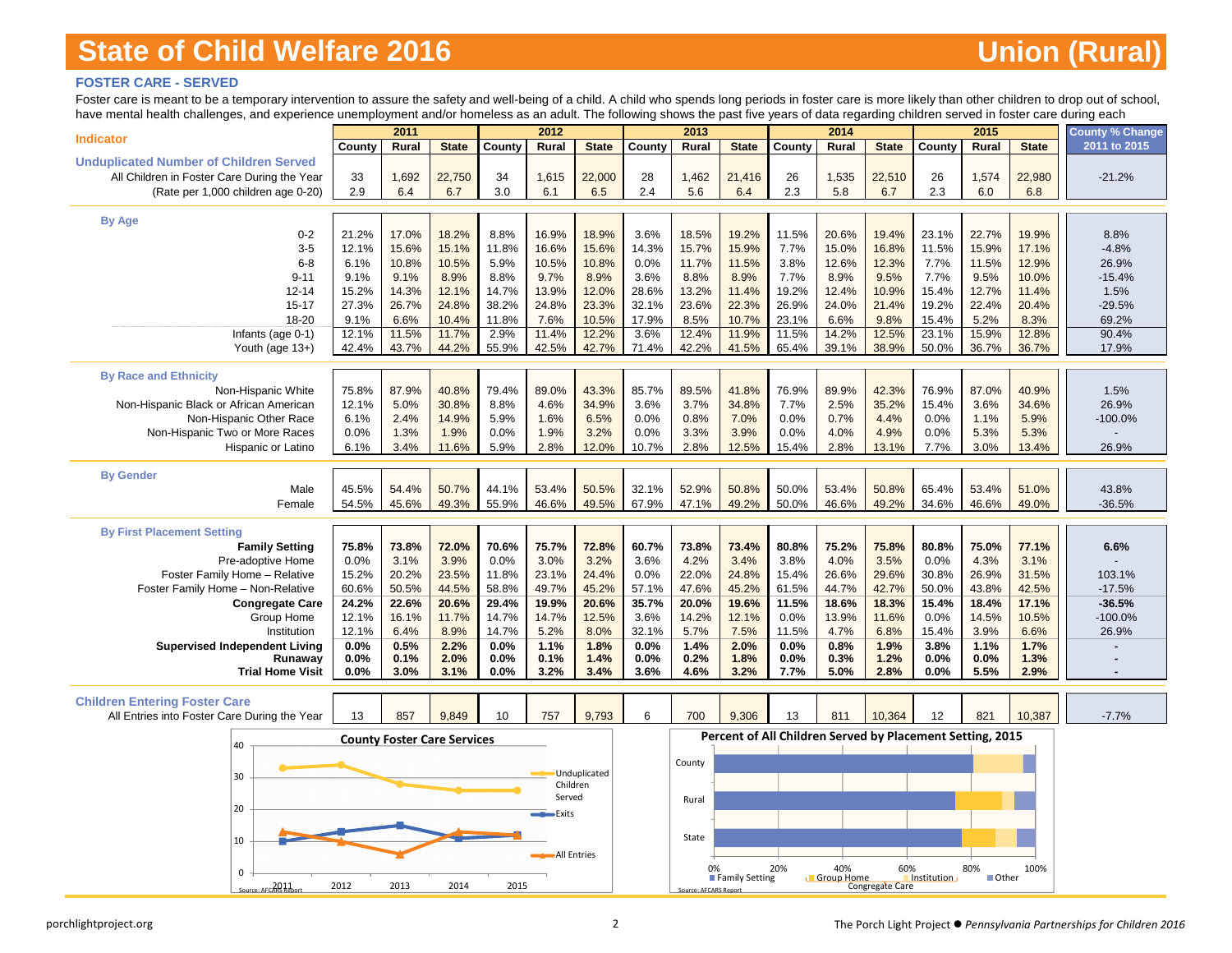### **FOSTER CARE - FIRST TIME ENTRIES**

Data on first time entries provides information on children who have just begun their foster care experience during the past federal fiscal year. How the child welfare system is serving them may say something about current system practice and decision making.

|                                                            |                | 2011                                 |                |               | 2012           |                       |                | 2013                  |                |                | 2014                           |                |                                            | 2015           |                | County % Change    |
|------------------------------------------------------------|----------------|--------------------------------------|----------------|---------------|----------------|-----------------------|----------------|-----------------------|----------------|----------------|--------------------------------|----------------|--------------------------------------------|----------------|----------------|--------------------|
| <b>Indicator</b>                                           | County         | Rural                                | <b>State</b>   | County        | Rural          | <b>State</b>          | County         | Rural                 | <b>State</b>   | County         | Rural                          | <b>State</b>   | County                                     | Rural          | <b>State</b>   | 2011 to 2015       |
| <b>Children Entering for the First Time</b>                |                |                                      |                |               |                |                       |                |                       |                |                |                                |                |                                            |                |                |                    |
| First Time Entries During the Year                         | 8              | 637                                  | 6,979          | 8             | 568            | 7,018                 | 6              | 546                   | 6,698          | 8              | 658                            | 7,592          | 8                                          | 646            | 7,843          | 0.0%               |
| (Rate per 1,000 children age 0-20)                         | 0.7            | 2.4                                  | 2.1            | 0.7           | 2.2            | 2.1                   | 0.5            | 2.1                   | 2.0            | 0.7            | 2.5                            | 2.3            | 0.7                                        | 2.5            | 2.3            |                    |
| First Time Entries as Percent of All Entries               | 61.5%          | 74.3%                                | 70.9%          | 80.0%         | 75.0%          | 71.7%                 | 100.0%         | 78.0%                 | 72.0%          | 61.5%          | 81.1%                          | 73.3%          | 66.7%                                      | 78.7%          | 75.5%          | 8.3%               |
| <b>By Age</b>                                              |                |                                      |                |               |                |                       |                |                       |                |                |                                |                |                                            |                |                |                    |
| $0 - 2$                                                    | 12.5%          | 27.3%                                | 31.7%          | 0.0%          | 28.0%          | 32.2%                 | 16.7%          | 30.2%                 | 32.8%          | 25.0%          | 31.9%                          | 32.7%          | 50.0%                                      | 34.8%          | 32.7%          | 300.0%             |
| $3-5$                                                      | 25.0%          | 12.1%                                | 14.1%          | 0.0%          | 14.3%          | 14.2%                 | 0.0%           | 13.9%                 | 14.6%          | 0.0%           | 16.0%                          | 15.7%          | 0.0%                                       | 12.2%          | 14.6%          | $-100.0%$          |
| $6 - 8$                                                    | 0.0%           | 8.0%                                 | 9.3%           | 0.0%          | 9.7%           | 10.1%                 | 0.0%           | 10.8%                 | 10.0%          | 25.0%          | 13.1%                          | 11.5%          | 12.5%                                      | 10.8%          | 11.9%          |                    |
| $9 - 11$                                                   | 12.5%          | 8.8%                                 | 7.9%           | 25.0%         | 9.3%           | 8.6%                  | 0.0%           | 8.8%                  | 8.2%           | 12.5%          | 8.8%                           | 9.2%           | 0.0%                                       | 10.4%          | 9.8%           | $-100.0%$          |
| $12 - 14$                                                  | 12.5%          | 17.9%                                | 14.7%          | 12.5%         | 15.1%          | 14.4%                 | 50.0%          | 15.6%                 | 13.5%          | 25.0%          | 10.9%                          | 12.7%          | 12.5%                                      | 14.7%          | 13.4%          | 0.0%               |
| $15 - 17$                                                  | 37.5%          | 25.9%                                | 22.2%          | 62.5%         | 23.6%          | 20.4%                 | 33.3%          | 20.5%                 | 20.8%          | 12.5%          | 19.0%                          | 18.0%          | 25.0%                                      | 17.0%          | 17.4%          | $-33.3%$           |
| 18-20                                                      | 0.0%           | 0.0%                                 | 0.1%           | 0.0%          | 0.0%           | 0.0%                  | 0.0%           | 0.2%                  | 0.1%           | 0.0%           | 0.3%                           | 0.1%           | 0.0%                                       | 0.0%           | 0.1%           |                    |
| Infants (age 0-1)<br>Youth (age 13+)                       | 12.5%<br>50.0% | 21.7%<br>39.7%                       | 25.7%<br>33.8% | 0.0%<br>75.0% | 21.5%<br>35.4% | 26.2%<br>31.2%        | 16.7%<br>66.7% | 24.5%<br>32.2%        | 26.4%<br>31.4% | 25.0%<br>25.0% | 24.2%<br>27.4%                 | 26.3%<br>27.6% | 37.5%<br>37.5%                             | 28.0%<br>28.9% | 26.2%<br>27.5% | 200.0%<br>$-25.0%$ |
|                                                            |                |                                      |                |               |                |                       |                |                       |                |                |                                |                |                                            |                |                |                    |
| <b>By Race and Ethnicity</b>                               |                |                                      |                |               |                |                       |                |                       |                |                |                                |                |                                            |                |                |                    |
| Non-Hispanic White                                         | 62.5%          | 86.5%                                | 46.1%          | 87.5%         | 89.8%          | 49.3%                 | 66.7%          | 89.4%                 | 45.7%          | 62.5%          | 89.2%                          | 46.9%          | 87.5%                                      | 85.0%          | 42.7%          | 40.0%              |
| Non-Hispanic Black or African American                     | 12.5%          | 5.7%                                 | 27.4%          | 12.5%         | 5.5%           | 31.9%                 | 16.7%          | 3.8%                  | 29.6%          | 25.0%          | 2.3%                           | 29.2%          | 12.5%                                      | 4.6%           | 29.1%          | 0.0%               |
| Non-Hispanic Other Race                                    | 25.0%          | 3.5%                                 | 12.2%          | 0.0%          | 1.4%           | 4.1%                  | 0.0%           | 0.9%                  | 7.9%           | 0.0%           | 0.9%                           | 5.1%           | 0.0%                                       | 1.9%           | 8.7%           | $-100.0%$          |
| Non-Hispanic Two or More Races                             | 0.0%           | 0.8%                                 | 1.9%           | 0.0%          | 1.6%           | 3.0%                  | 0.0%           | 2.9%                  | 3.9%           | 0.0%           | 4.3%                           | 4.9%           | 0.0%                                       | 4.8%           | 5.6%           |                    |
| Hispanic or Latino                                         | 0.0%           | 3.6%                                 | 12.4%          | 0.0%          | 1.8%           | 11.7%                 | 16.7%          | 2.9%                  | 13.0%          | 12.5%          | 3.3%                           | 13.9%          | 0.0%                                       | 3.7%           | 14.0%          |                    |
| <b>By Gender</b>                                           |                |                                      |                |               |                |                       |                |                       |                |                |                                |                |                                            |                |                |                    |
| Male                                                       | 62.5%          | 52.9%                                | 49.6%          | 37.5%         | 49.8%          | 49.9%                 | 0.0%           | 49.5%                 | 50.1%          | 75.0%          | 53.3%                          | 50.9%          | 87.5%                                      | 52.3%          | 50.9%          | 40.0%              |
| Female                                                     | 37.5%          | 47.1%                                | 50.4%          | 62.5%         | 50.2%          | 50.1%                 | 100.0%         | 50.5%                 | 49.9%          | 25.0%          | 46.7%                          | 49.1%          | 12.5%                                      | 47.7%          | 49.1%          | $-66.7%$           |
|                                                            |                |                                      |                |               |                |                       |                |                       |                |                |                                |                |                                            |                |                |                    |
| <b>By First Placement Setting</b><br><b>Family Setting</b> | 50.0%          | 72.1%                                | 74.8%          | 50.0%         | 77.8%          | 76.4%                 | 50.0%          | 77.5%                 | 76.7%          | 100.0%         | 79.9%                          | 80.7%          | 87.5%                                      | 79.1%          | 80.9%          | 75.0%              |
| Pre-adoptive Home                                          | 0.0%           | 0.0%                                 | 0.2%           | 0.0%          | 0.2%           | 0.2%                  | 0.0%           | 0.2%                  | 0.3%           | 0.0%           | 0.3%                           | 0.2%           | 0.0%                                       | 0.0%           | 0.1%           |                    |
| Foster Family Home - Relative                              | 37.5%          | 25.0%                                | 25.0%          | 25.0%         | 27.8%          | 25.8%                 | 0.0%           | 25.8%                 | 27.2%          | 12.5%          | 33.6%                          | 33.1%          | 50.0%                                      | 32.7%          | 33.6%          | 33.3%              |
| Foster Family Home - Non-Relative                          | 12.5%          | 47.1%                                | 49.5%          | 25.0%         | 49.8%          | 50.4%                 | 50.0%          | 51.5%                 | 49.3%          | 87.5%          | 46.0%                          | 47.5%          | 37.5%                                      | 46.4%          | 47.2%          | 200.0%             |
| <b>Congregate Care</b>                                     | 50.0%          | 26.5%                                | 22.4%          | 50.0%         | 21.1%          | 21.1%                 | 50.0%          | 21.2%                 | 21.0%          | 0.0%           | 16.6%                          | 17.5%          | 12.5%                                      | 18.0%          | 17.0%          | $-75.0%$           |
| Group Home                                                 | 25.0%          | 22.0%                                | 14.8%          | 25.0%         | 18.3%          | 14.7%                 | 0.0%           | 16.1%                 | 15.0%          | 0.0%           | 13.8%                          | 12.1%          | 0.0%                                       | 14.9%          | 10.7%          | $-100.0%$          |
| Institution                                                | 25.0%          | 4.6%                                 | 7.6%           | 25.0%         | 2.8%           | 6.4%                  | 50.0%          | 5.1%                  | 6.0%           | 0.0%           | 2.7%                           | 5.4%           | 12.5%                                      | 3.1%           | 6.3%           | $-50.0%$           |
| <b>Supervised Independent Living</b><br>Runaway            | 0.0%<br>0.0%   | 0.0%<br>0.2%                         | 0.3%<br>0.7%   | 0.0%<br>0.0%  | 0.2%<br>0.0%   | 0.2%<br>0.4%          | 0.0%<br>0.0%   | 0.2%<br>0.4%          | 0.1%<br>0.6%   | 0.0%<br>0.0%   | 0.2%<br>0.3%                   | 0.1%<br>0.4%   | 0.0%<br>0.0%                               | 0.2%<br>0.0%   | 0.2%<br>0.4%   |                    |
| <b>Trial Home Visit</b>                                    | 0.0%           | 1.3%                                 | 1.9%           | 0.0%          | 0.9%           | 1.9%                  | 0.0%           | 0.7%                  | 1.5%           | 0.0%           | 3.0%                           | 1.2%           | 0.0%                                       | 2.8%           | 1.5%           |                    |
|                                                            |                |                                      |                |               |                |                       |                |                       |                |                |                                |                | <b>First Time Entries into Foster Care</b> |                |                |                    |
| 14                                                         |                | <b>Children Entering Foster Care</b> |                |               |                |                       |                |                       |                |                | by Age Group and Year of Entry |                |                                            |                |                |                    |
|                                                            |                |                                      |                |               |                |                       |                | 70%                   |                |                |                                |                |                                            |                |                |                    |
| 12                                                         |                |                                      |                |               |                |                       |                | 60%                   |                |                |                                |                |                                            |                |                |                    |
| 10                                                         |                |                                      |                |               |                |                       |                | 50%                   |                |                |                                |                |                                            |                |                |                    |
|                                                            |                |                                      |                |               |                |                       |                |                       |                |                |                                |                |                                            |                | 2011           |                    |
| 8                                                          |                |                                      |                |               |                | Re-Entries            |                | 40%                   |                |                |                                |                |                                            |                | 2012           |                    |
| 6                                                          |                |                                      |                |               |                |                       |                | 30%                   |                |                |                                |                |                                            |                |                |                    |
| 4                                                          |                |                                      |                |               |                |                       |                | 20%                   |                |                |                                |                |                                            |                | 2013           |                    |
|                                                            |                |                                      |                |               |                | First Time            |                |                       |                |                |                                |                |                                            |                | 2014           |                    |
| $\overline{2}$                                             |                | 100%                                 |                |               |                | Entries<br>(including |                | 10%                   |                |                |                                |                |                                            |                | 2015           |                    |
| 62%<br>n                                                   | 80%            |                                      | 62%            | 67%           |                | percent)              |                | $\Omega$ %            |                |                |                                |                |                                            |                |                |                    |
| 2011<br>Source: AFCARS<br>Report                           | 2012           | 2013                                 | 2014           | 2015          |                |                       |                | Source: AFCARS Report | $0 - 2$        | $3 - 5$        | $6-8$                          | $9 - 11$       | $12 - 14$                                  | $15 - 17$      |                |                    |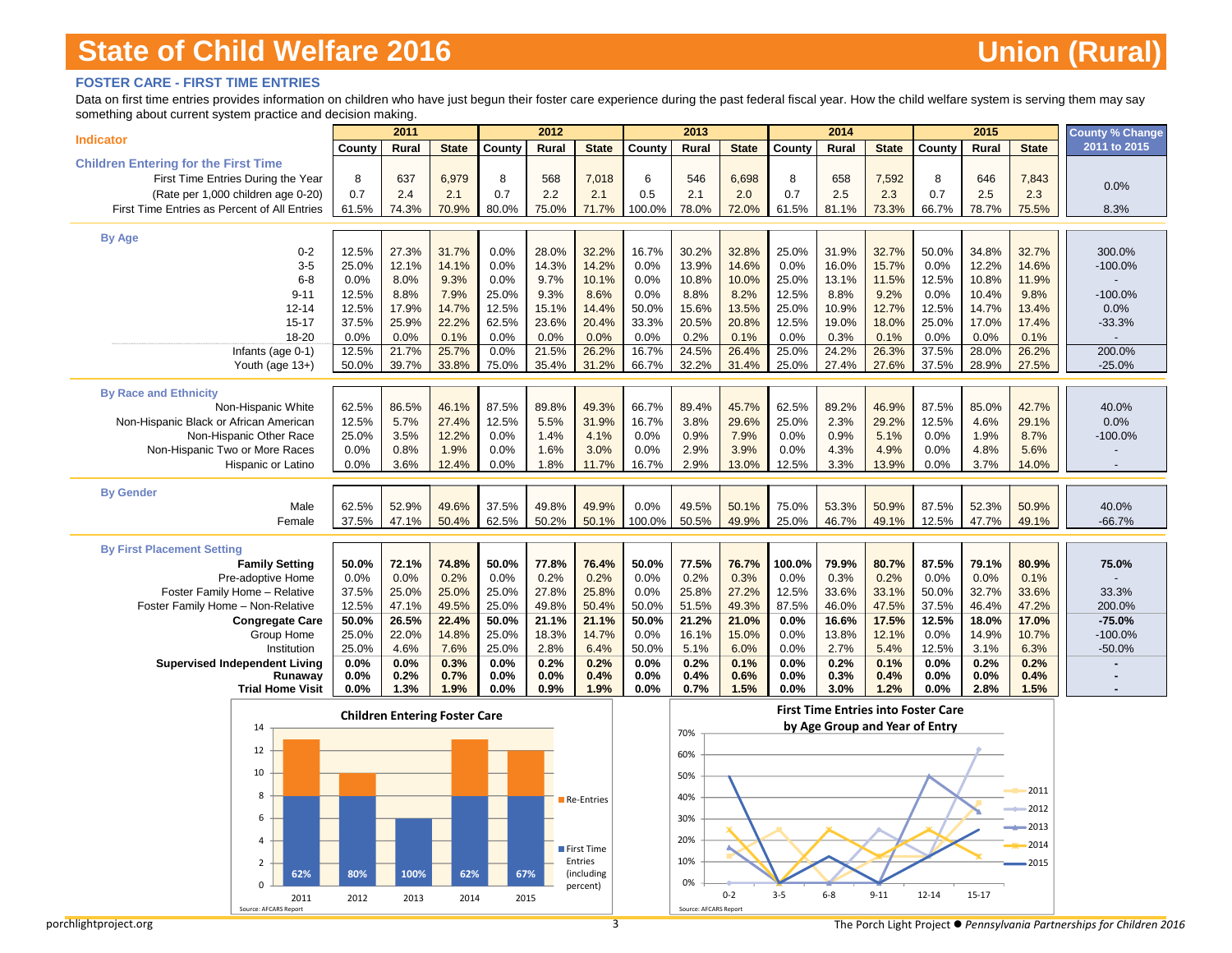### **FOSTER CARE - RE-ENTRIES**

Data on re-entries provides information on children who come back into foster care because of new or continuing challenges at home. Some children experience numerous foster care episodes or cycle in an out of the system. Others can experience large spans of time between foster care episodes, which is why the age of children who typically re-enter is older.

|                                         |                                   | 2011                               |              |         | 2012  |              |             | 2013                  |              |                | 2014                             |                 |                                          | 2015         |              | <b>County % Change</b> |
|-----------------------------------------|-----------------------------------|------------------------------------|--------------|---------|-------|--------------|-------------|-----------------------|--------------|----------------|----------------------------------|-----------------|------------------------------------------|--------------|--------------|------------------------|
| <b>Indicator</b>                        | County                            | Rural                              | <b>State</b> | County  | Rural | <b>State</b> | County      | Rural                 | <b>State</b> | County         | Rural                            | <b>State</b>    | County                                   | Rural        | <b>State</b> | 2011 to 2015           |
| <b>Children Re-Entering Foster Care</b> |                                   |                                    |              |         |       |              |             |                       |              |                |                                  |                 |                                          |              |              |                        |
| Re-Entries During the Year              | 5                                 | 220                                | 2,870        | 2       | 189   | 2,775        | $\mathbf 0$ | 154                   | 2,608        | 5              | 153                              | 2,772           | $\overline{4}$                           | 175          | 2,544        | $-20.0%$               |
| Re-Entries as Percent of All Entries    | 38.5%                             | 25.7%                              | 29.1%        | 20.0%   | 25.0% | 28.3%        | 0.0%        | 22.0%                 | 28.0%        | 38.5%          | 18.9%                            | 26.7%           | 33.3%                                    | 21.3%        | 24.5%        | $-13.3%$               |
|                                         |                                   |                                    |              |         |       |              |             |                       |              |                |                                  |                 |                                          |              |              |                        |
| <b>By Age</b>                           |                                   |                                    |              |         |       |              |             |                       |              |                |                                  |                 |                                          |              |              |                        |
| $0 - 2$                                 | 40.0%                             | 13.2%                              | 8.8%         | 0.0%    | 11.1% | 8.5%         | 0.0%        | 5.2%                  | 6.6%         | 0.0%           | 9.2%                             | 8.2%            | 0.0%                                     | 10.3%        | 10.8%        | $-100.0%$              |
| $3-5$                                   | 20.0%                             | 13.2%                              | 7.9%         | 0.0%    | 16.4% | 9.5%         | 0.0%        | 9.1%                  | 7.8%         | 0.0%           | 7.2%                             | 9.2%            | 0.0%                                     | 16.0%        | 11.4%        | $-100.0%$              |
| $6 - 8$                                 | 0.0%                              | 5.9%                               | 7.5%         | 0.0%    | 6.9%  | 6.5%         | 0.0%        | 7.8%                  | 7.4%         | 0.0%           | 8.5%                             | 8.8%            | 0.0%                                     | 8.0%         | 9.0%         |                        |
| $9 - 11$                                | 20.0%                             | 7.7%                               | 6.5%         | 0.0%    | 5.8%  | 7.4%         | 0.0%        | 5.8%                  | 6.3%         | 0.0%           | 9.8%                             | 7.5%            | 0.0%                                     | 5.7%         | 7.9%         | $-100.0%$              |
| $12 - 14$                               | 0.0%                              | 18.2%                              | 19.7%        | 0.0%    | 17.5% | 21.7%        | 0.0%        | 20.1%                 | 18.4%        | 0.0%           | 19.6%                            | 17.1%           | 50.0%                                    | 17.7%        | 16.5%        |                        |
| $15 - 17$                               | 20.0%                             | 41.8%                              | 46.9%        | 100.0%  | 41.8% | 44.1%        | 0.0%        | 45.5%                 | 46.3%        | 60.0%          | 41.2%                            | 43.7%           | 0.0%                                     | 38.3%        | 38.2%        | $-100.0%$              |
| 18-20                                   | 0.0%                              | 0.0%                               | 2.6%         | 0.0%    | 0.5%  | 2.5%         | 0.0%        | 6.5%                  | 7.1%         | 40.0%          | 4.6%                             | 5.7%            | 50.0%                                    | 4.0%         | 6.3%         |                        |
| Infants (age 0-1)                       | 40.0%                             | 9.1%                               | 5.6%         | 0.0%    | 4.8%  | 4.9%         | 0.0%        | 2.6%                  | 3.8%         | 0.0%           | 5.9%                             | 5.2%            | 0.0%                                     | 5.7%         | 6.5%         | $-100.0%$              |
| Youth (age 13+)                         | 20.0%                             | 55.9%                              | 65.2%        | 100.0%  | 55.6% | 64.3%        | 0.0%        | 68.2%                 | 68.6%        | 100.0%         | 63.4%                            | 63.5%           | 100.0%                                   | 55.4%        | 57.9%        | 400.0%                 |
|                                         |                                   |                                    |              |         |       |              |             |                       |              |                |                                  |                 |                                          |              |              |                        |
| <b>By Race and Ethnicity</b>            |                                   |                                    |              |         |       |              |             |                       |              |                |                                  |                 |                                          |              |              |                        |
| Non-Hispanic White                      | 80.0%                             | 90.9%                              | 34.5%        | 100.0%  | 93.1% | 35.7%        | 0.0%        | 90.9%                 | 34.3%        | 80.0%          | 94.1%                            | 35.8%           | 50.0%                                    | 86.3%        | 34.7%        | $-37.5%$               |
| Non-Hispanic Black or African American  | 20.0%                             | 3.6%                               | 34.9%        | 0.0%    | 2.6%  | 45.5%        | 0.0%        | 3.2%                  | 44.2%        | 0.0%           | 2.0%                             | 43.3%           | 50.0%                                    | 4.0%         | 40.4%        | 150.0%                 |
| Non-Hispanic Other Race                 | 0.0%                              | 3.6%                               | 18.5%        | 0.0%    | 0.0%  | 4.1%         | 0.0%        | 0.0%                  | 6.7%         | 0.0%           | 0.7%                             | 4.1%            | 0.0%                                     | 2.3%         | 7.8%         |                        |
| Non-Hispanic Two or More Races          | 0.0%                              | 0.5%                               | 1.4%         | 0.0%    | 1.1%  | 3.3%         | 0.0%        | 3.9%                  | 3.4%         | 0.0%           | 0.7%                             | 4.5%            | 0.0%                                     | 5.7%         | 4.9%         |                        |
| <b>Hispanic or Latino</b>               | 0.0%                              | 1.4%                               | 10.7%        | 0.0%    | 3.2%  | 11.3%        | 0.0%        | 1.9%                  | 11.4%        | 20.0%          | 2.6%                             | 12.2%           | 0.0%                                     | 1.7%         | 12.2%        |                        |
|                                         |                                   |                                    |              |         |       |              |             |                       |              |                |                                  |                 |                                          |              |              |                        |
| <b>By Gender</b>                        |                                   |                                    |              |         |       |              |             |                       |              |                |                                  |                 |                                          |              |              |                        |
| Male                                    | 20.0%                             | 52.7%                              | 47.0%        | 50.0%   | 55.6% | 47.6%        | 0.0%        | 50.0%                 | 48.1%        | 40.0%          | 53.6%                            | 50.6%           | 50.0%                                    | 57.7%        | 50.5%        | 150.0%                 |
| Female                                  | 80.0%                             | 47.3%                              | 53.0%        | 50.0%   | 44.4% | 52.4%        | 0.0%        | 50.0%                 | 51.9%        | 60.0%          | 46.4%                            | 49.4%           | 50.0%                                    | 42.3%        | 49.5%        | $-37.5%$               |
| <b>By Placement Setting at Re-Entry</b> |                                   |                                    |              |         |       |              |             |                       |              |                |                                  |                 |                                          |              |              |                        |
| <b>Family Setting</b>                   | 80.0%                             | 61.8%                              | 50.9%        | 50.0%   | 58.7% | 50.5%        | 0.0%        | 52.6%                 | 48.5%        | 40.0%          | 57.5%                            | 53.7%           | 50.0%                                    | 57.7%        | 58.0%        | $-37.5%$               |
| Pre-adoptive Home                       | 0.0%                              | 0.0%                               | 0.3%         | 0.0%    | 0.0%  | 0.4%         | 0.0%        | 0.0%                  | 0.2%         | 0.0%           | 0.0%                             | 0.2%            | 0.0%                                     | 0.0%         | 0.6%         |                        |
| Foster Family Home - Relative           | 20.0%                             | 11.8%                              | 17.2%        | 0.0%    | 18.0% | 16.5%        | 0.0%        | 11.0%                 | 14.9%        | 0.0%           | 19.0%                            | 20.2%           | 0.0%                                     | 16.0%        | 24.3%        | $-100.0%$              |
| Foster Family Home - Non-Relative       | 60.0%                             | 50.0%                              | 33.3%        | 50.0%   | 40.7% | 33.5%        | 0.0%        | 41.6%                 | 33.3%        | 40.0%          | 38.6%                            | 33.3%           | 50.0%                                    | 41.7%        | 33.1%        | $-16.7%$               |
| <b>Congregate Care</b>                  | 20.0%                             | 37.3%                              | 42.7%        | 50.0%   | 40.7% | 45.3%        | 0.0%        | 45.5%                 | 44.4%        | 60.0%          | 40.5%                            | 40.6%           | 50.0%                                    | 40.0%        | 37.1%        | 150.0%                 |
| Group Home                              | 0.0%                              | 30.9%                              | 23.8%        | 50.0%   | 34.4% | 26.0%        | 0.0%        | 35.7%                 | 26.7%        | 20.0%          | 32.7%                            | 24.8%           | 0.0%                                     | 31.4%        | 22.3%        |                        |
| Institution                             | 20.0%                             | 6.4%                               | 18.9%        | 0.0%    | 6.3%  | 19.2%        | 0.0%        | 9.7%                  | 17.7%        | 40.0%          | 7.8%                             | 15.9%           | 50.0%                                    | 8.6%         | 14.8%        | 150.0%                 |
| <b>Supervised Independent Living</b>    | 0.0%                              | 0.0%                               | 1.6%         | 0.0%    | 0.5%  | 0.8%         | 0.0%        | 1.3%                  | 1.6%         | 0.0%           | 1.3%                             | 1.6%            | 0.0%                                     | 0.0%         | 1.7%         |                        |
| Runaway                                 | 0.0%                              | 0.5%                               | 4.2%         | 0.0%    | 0.0%  | 2.5%         | 0.0%        | 0.0%                  | 4.3%         | 0.0%           | 0.0%                             | 3.3%            | 0.0%                                     | 0.0%         | 2.4%         |                        |
| <b>Trial Home Visit</b>                 | 0.0%                              | 0.5%                               | 0.7%         | 0.0%    | 0.0%  | 1.0%         | 0.0%        | 0.6%                  | 1.2%         | 0.0%           | 0.7%                             | 0.8%            | 0.0%                                     | 2.3%         | 0.8%         |                        |
|                                         |                                   |                                    |              |         |       |              |             |                       |              |                |                                  |                 |                                          |              |              |                        |
|                                         |                                   | <b>Re-Entries into Foster Care</b> |              |         |       |              |             |                       |              |                |                                  |                 | Percent of Children by Placement Setting |              |              |                        |
| 100%                                    | by Age Group and Year of Re-Entry |                                    |              |         |       |              |             |                       |              |                | at Re-Entry to Foster Care, 2015 |                 |                                          |              |              |                        |
| 90%                                     |                                   |                                    |              |         |       |              |             |                       |              |                |                                  |                 |                                          |              |              |                        |
| 80%                                     |                                   |                                    |              |         |       |              |             | County                |              |                |                                  |                 |                                          |              |              |                        |
| 70%                                     |                                   |                                    |              |         |       |              |             |                       |              |                |                                  |                 |                                          |              |              |                        |
| 60%                                     |                                   |                                    |              |         |       | 2011         |             |                       |              |                |                                  |                 |                                          |              |              |                        |
| 50%                                     |                                   |                                    |              |         |       | 2012         |             | Rural                 |              |                |                                  |                 |                                          |              |              |                        |
| 40%                                     |                                   |                                    |              |         |       | 2013         |             |                       |              |                |                                  |                 |                                          |              |              |                        |
| 30%                                     |                                   |                                    |              |         |       |              |             |                       |              |                |                                  |                 |                                          |              |              |                        |
| 20%                                     |                                   |                                    |              |         |       | 2014         |             | State                 |              |                |                                  |                 |                                          |              |              |                        |
| 10%                                     |                                   |                                    |              |         |       | 2015         |             |                       |              |                |                                  |                 |                                          |              |              |                        |
| 0%                                      |                                   |                                    |              |         |       |              |             | 0%                    |              | 20%            | 40%                              | 60%             |                                          | 80%          | 100%         |                        |
| $0 - 2$<br>$3 - 5$                      | $6-8$                             | $9 - 11$                           | $12 - 14$    | $15-17$ | 18-20 |              |             |                       |              | Family Setting | Group Home                       |                 | Institution.                             | <b>Other</b> |              |                        |
| Source: AFCARS Report                   |                                   |                                    |              |         |       |              |             | Source: AFCARS Report |              |                |                                  | Congregate Care |                                          |              |              |                        |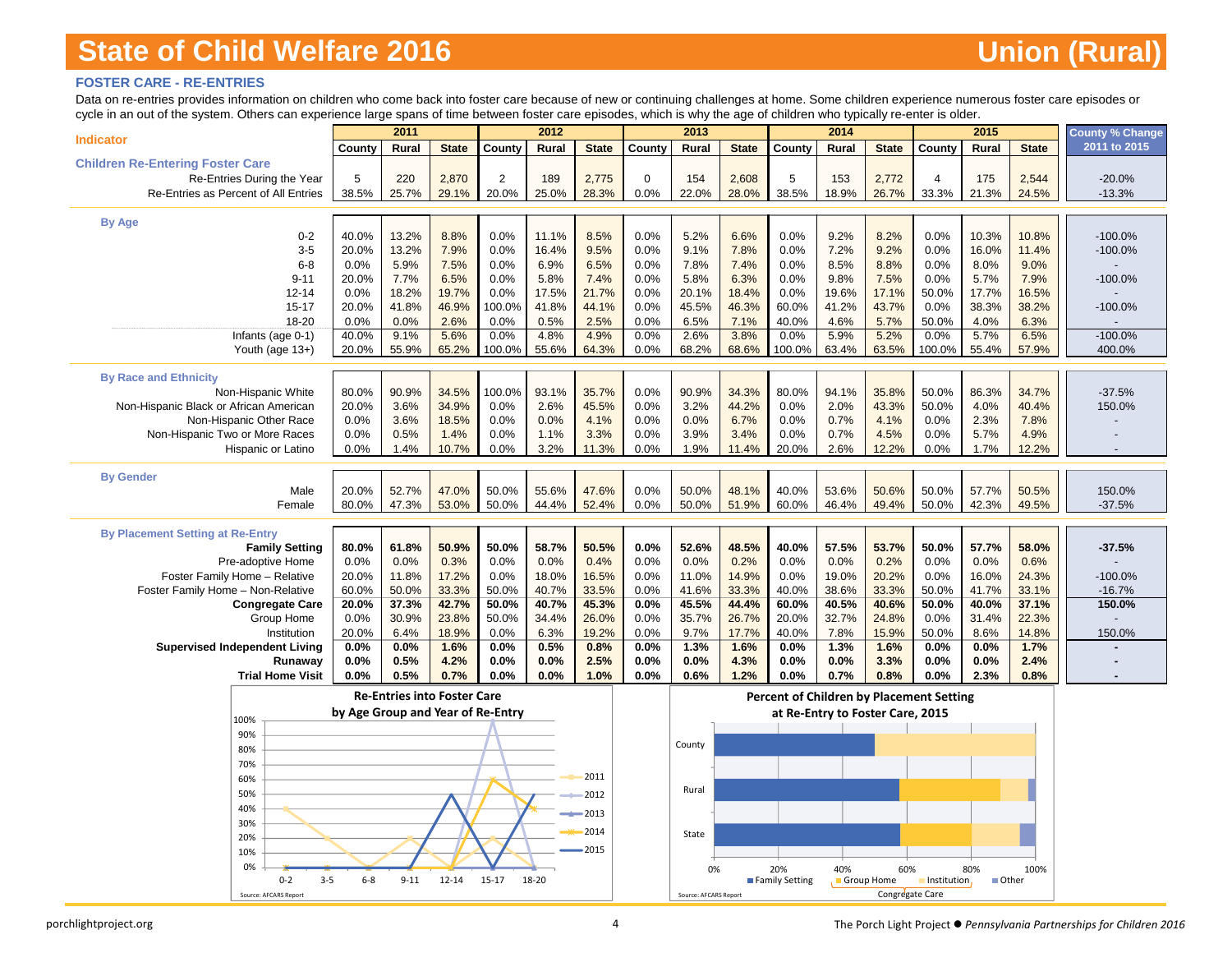### **FOSTER CARE - GOALS**

All children in foster care have a court-ordered permanency goal, which directs the efforts of the child welfare agency toward a certain family outcome for each child. This data provides information on the most recent goal for every child served in foster care during the federal fiscal year.

|                                                   |             | 2011          |              |               | 2012         |              |             | 2013         |              |             | 2014         |               |             | 2015         |              | <b>County % Change</b>   |
|---------------------------------------------------|-------------|---------------|--------------|---------------|--------------|--------------|-------------|--------------|--------------|-------------|--------------|---------------|-------------|--------------|--------------|--------------------------|
| <b>Indicator</b>                                  | County      | Rural         | <b>State</b> | County        | Rural        | <b>State</b> | County      | Rural        | <b>State</b> | County      | Rural        | <b>State</b>  | County      | Rural        | <b>State</b> | 2011 to 2015             |
| <b>Percent of Children by Case Plan Goal</b>      |             |               |              |               |              |              |             |              |              |             |              |               |             |              |              |                          |
| <b>Permanency Goals</b>                           | 89.5%       | 93.3%         | 91.0%        | 78.8%         | 91.2%        | 90.9%        | 78.6%       | 91.7%        | 92.8%        | 76.9%       | 94.9%        | 93.6%         | 84.0%       | 96.7%        | 95.2%        | $-6.1%$                  |
| Reunify With Parent(s) or Principal Caretaker(s)  | 69.7%       | 69.0%         | 68.0%        | 54.5%         | 65.9%        | 69.6%        | 50.0%       | 64.0%        | 70.5%        | 61.5%       | 69.5%        | 72.6%         | 52.0%       | 70.5%        | 73.1%        | $-25.4%$                 |
| Adoption                                          | 15.8%       | 17.3%         | 17.6%        | 21.2%         | 17.1%        | 16.6%        | 21.4%       | 18.6%        | 16.7%        | 3.8%        | 17.0%        | 16.1%         | 28.0%       | 20.0%        | 17.4%        | 77.3%                    |
| Guardianship                                      | 1.3%        | 3.3%          | 2.8%         | 3.0%          | 5.6%         | 3.1%         | 7.1%        | 7.1%         | 3.6%         | 11.5%       | 6.0%         | 3.1%          | 4.0%        | 4.3%         | 3.0%         | 204.0%                   |
| Live with Relative(s)                             | 2.6%        | 3.7%          | 2.7%         | 0.0%          | 2.6%         | 1.6%         | 0.0%        | 1.9%         | 2.1%         | 0.0%        | 2.4%         | 1.8%          | 0.0%        | 1.9%         | 1.7%         | $-100.0%$                |
| Another Planned Permanent Living                  | 10.5%       | 6.7%          | 9.0%         | 21.2%         | 8.8%         | 9.1%         | 21.4%       | 8.3%         | 7.2%         | 23.1%       | 5.1%         | 6.4%          | 16.0%       | 3.3%         | 4.8%         | 52.0%                    |
| <b>Arrangement (APPLA)</b>                        |             |               |              |               |              |              |             |              |              |             |              |               |             |              |              |                          |
| Long Term Foster Care                             | 2.6%        | 3.3%          | 3.4%         | 21.2%         | 4.8%         | 3.2%         | 21.4%       | 3.3%         | 2.1%         | 11.5%       | 1.3%         | 1.8%          | 8.0%        | 0.7%         | 1.2%         | 204.0%                   |
| Emancipation                                      | 7.9%        | 3.4%          | 5.5%         | 0.0%          | 4.0%         | 5.9%         | 0.0%        | 5.0%         | 5.1%         | 11.5%       | 3.8%         | 4.6%          | 8.0%        | 2.7%         | 3.6%         | 1.3%                     |
|                                                   |             |               |              |               |              |              |             |              |              |             |              |               |             |              |              |                          |
| <b>APPLA By Age as % of Age Group Served</b>      |             |               |              |               |              |              |             |              |              |             |              |               |             |              |              |                          |
| $0 - 15$                                          | 0.0%        | 1.7%          | 1.6%         | 0.0%          | 2.7%         | 1.7%         | 0.0%        | 2.1%         | 1.1%         | 6.3%        | 0.7%         | 0.8%          | 0.0%        | 0.1%         | 0.4%         |                          |
| 16-20                                             | 40.0%       | 18.5%         | 27.0%        | 43.8%         | 24.6%        | 28.4%        | 46.2%       | 25.8%        | 23.6%        | 50.0%       | 18.4%        | 23.1%         | 50.0%       | 14.7%        | 19.4%        | 25.0%                    |
|                                                   |             |               |              |               |              |              |             |              |              |             |              |               |             |              |              |                          |
| <b>APPLA By Discharge Reason</b>                  |             |               |              |               |              |              |             |              |              |             |              |               |             |              |              |                          |
| <b>Exit to Permanent Arrangements</b>             | 0.0%        | 18.9%         | 28.8%        | 50.0%         | 28.6%        | 34.1%        | 0.0%        | 25.4%        | 28.9%        | 33.3%       | 15.0%        | 19.4%         | 0.0%        | 16.7%        | 23.0%        |                          |
| Reunification                                     | 0.0%        | 16.2%<br>28.7 | 23.9%        | 50.0%         | 20.6%        | 29.6%        | 0.0%        | 6.8%         | 22.8%        | 33.3%       | 10.0%        | 14.5%         | 0.0%        | 16.7%        | 17.6%        |                          |
| (number of months until reunification)            | 0.0<br>0.0% | 0.0%          | 36.2<br>0.0% | 148.7<br>0.0% | 54.0<br>0.0% | 37.2<br>0.1% | 0.0<br>0.0% | 16.5<br>0.0% | 27.8<br>0.5% | 4.3<br>0.0% | 33.4<br>0.0% | 36.2<br>0.3%  | 0.0<br>0.0% | 46.8<br>0.0% | 27.5<br>0.2% |                          |
| Adoption                                          |             | 0.0           |              |               | 0.0          |              |             |              |              |             |              |               |             |              |              |                          |
| (number of months until adoption)<br>Guardianship | 0.0<br>0.0% | 2.7%          | 0.0<br>2.1%  | 0.0<br>0.0%   | 6.3%         | 76.0<br>1.7% | 0.0<br>0.0% | 0.0<br>16.9% | 41.1<br>3.4% | 0.0<br>0.0% | 0.0<br>5.0%  | 149.3<br>2.5% | 0.0<br>0.0% | 0.0<br>0.0%  | 31.2<br>1.4% |                          |
| (number of month until quardianship)              | 0.0         | 27.1          | 38.7         | 0.0           | 21.7         | 35.3         | 0.0         | 23.6         | 32.0         | 0.0         | 17.8         | 27.8          | 0.0         | 0.0          | 18.0         |                          |
| Live with Other Relatives                         | 0.0%        | 0.0%          | 2.8%         | 0.0%          | 1.6%         | 2.6%         | 0.0%        | 1.7%         | 2.2%         | 0.0%        | 0.0%         | 2.1%          | 0.0%        | 0.0%         | 3.7%         |                          |
| (number of months until living with relatives)    | 0.0         | 0.0           | 30.8         | 0.0           | 19.8         | 25.8         | 0.0         | 11.3         | 30.6         | 0.0         | 0.0          | 15.9          | 0.0         | 0.0          | 37.1         | $\overline{\phantom{a}}$ |
| <b>Exit to Non-Permanent Arrangements</b>         | 0.0%        | 81.1%         | 71.0%        | 50.0%         | 71.4%        | 65.8%        | 100.0%      | 74.6%        | 70.8%        | 66.7%       | 85.0%        | 80.4%         | 100.0%      | 83.3%        | 76.4%        |                          |
| Emancipation                                      | 0.0%        | 78.4%         | 63.8%        | 50.0%         | 69.8%        | 60.5%        | 100.0%      | 71.2%        | 64.2%        | 66.7%       | 82.5%        | 73.0%         | 100.0%      | 80.0%        | 71.7%        |                          |
| (number of months until emancipation)             | 0.0         | 35.7          | 40.4         | 44.8          | 35.1         | 40.6         | 21.9        | 43.5         | 33.1         | 158.4       | 44.3         | 33.5          | 1.0         | 40.6         | 34.3         |                          |
| <b>Transfer to Another Agency</b>                 | 0.0%        | 2.7%          | 4.4%         | 0.0%          | 1.6%         | 3.6%         | 0.0%        | 3.4%         | 3.6%         | 0.0%        | 2.5%         | 5.5%          | 0.0%        | 3.3%         | 2.7%         |                          |
| (number of months until transfer)                 | 0.0         | 17.9          | 80.7         | 0.0           | 98.6         | 51.5         | 0.0         | 41.6         | 46.4         | 0.0         | 20.2         | 13.0          | 0.0         | 84.3         | 40.7         |                          |
| Runaway                                           | 0.0%        | 0.0%          | 2.8%         | 0.0%          | 0.0%         | 1.6%         | 0.0%        | 0.0%         | 3.1%         | 0.0%        | 0.0%         | 1.9%          | 0.0%        | 0.0%         | 2.0%         |                          |
| (number of months until running away)             | 0.0         | 0.0           | 37.9         | 0.0           | 0.0          | 8.9          | 0.0         | 0.0          | 26.5         | 0.0         | 0.0          | 16.3          | 0.0         | 0.0          | 23.4         |                          |
| Death of Child                                    | 0.0%        | 0.0%          | 0.1%         | 0.0%          | 0.0%         | 0.1%         | 0.0%        | 0.0%         | 0.3%         | 0.0%        | 0.0%         | 0.2%          | 0.0%        | 0.0%         | 0.6%         |                          |
| (number of months until death of a child)         | 0.0         | 0.0           | 142.5        | 0.0           | 0.0          | 42.8         | 0.0         | 0.0          | 92.4         | 0.0         | 0.0          | 129.8         | 0.0         | 0.0          | 9.0          |                          |



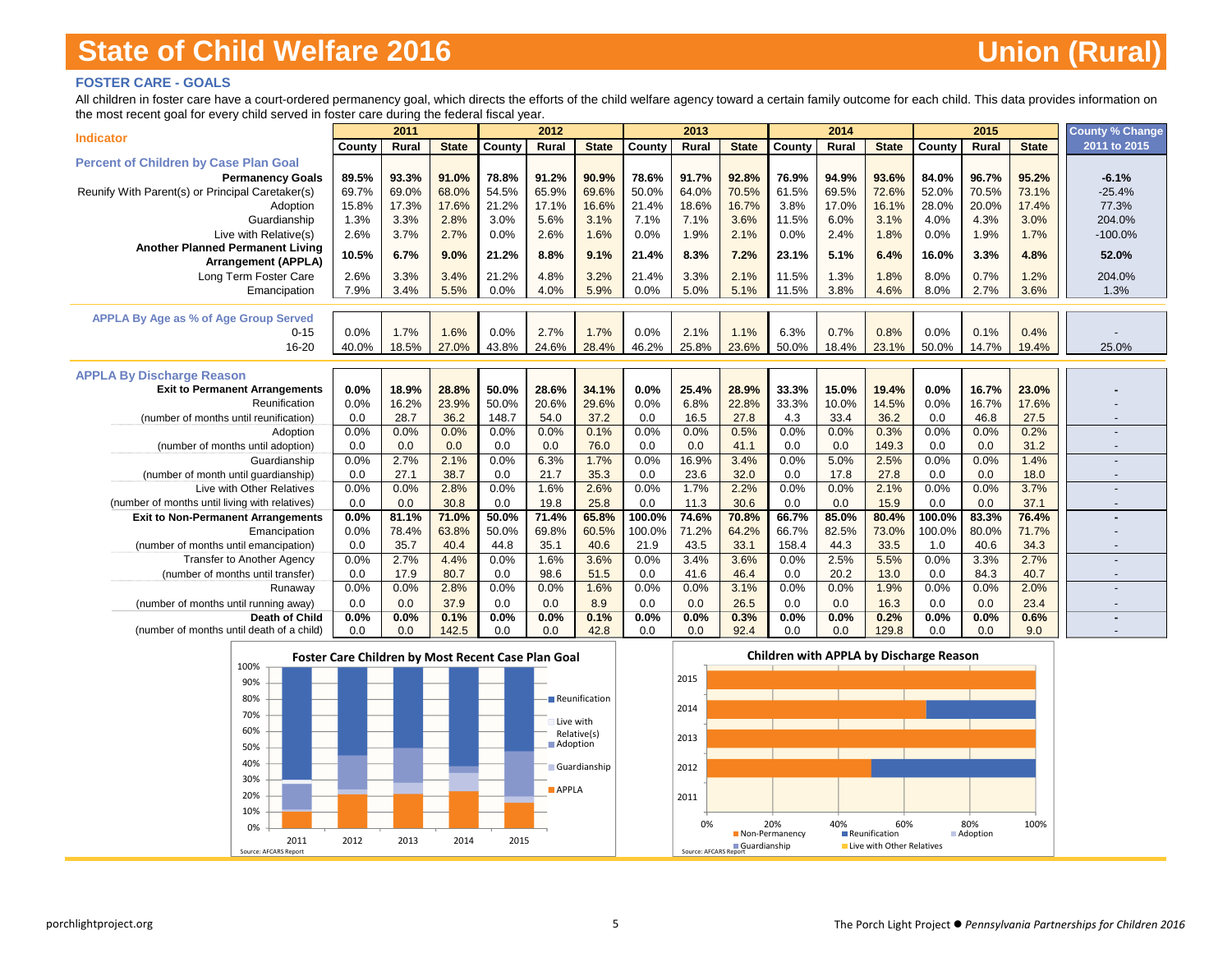### **FOSTER CARE - EXITS**

Data on foster care exits provides information on children who left foster care during the federal fiscal year, where they went when they left and how long their most recent episode of foster care was. A paramount goal of the foster care system is to assure every child has the lifelong support of a permanent family.

| <b>Indicator</b>                               |         | 2011  |              |        | 2012  |              |        | 2013  |              |        | 2014  |              |        | 2015    |              | <b>County % Change</b>   |
|------------------------------------------------|---------|-------|--------------|--------|-------|--------------|--------|-------|--------------|--------|-------|--------------|--------|---------|--------------|--------------------------|
|                                                | County  | Rural | <b>State</b> | County | Rural | <b>State</b> | County | Rural | <b>State</b> | County | Rural | <b>State</b> | County | Rural   | <b>State</b> | 2011 to 2015             |
| <b>Children Exiting Foster Care</b>            |         |       |              |        |       |              |        |       |              |        |       |              |        |         |              |                          |
| <b>Total Children Leaving Foster Care</b>      | 10      | 881   | 10,630       | 13     | 893   | 10,098       | 15     | 751   | 9,123        |        | 752   | 9,769        | 12     | 807     | 9,471        | 20.0%                    |
| Percent of Children Leaving Foster Care        | 29.4%   | 54.6% | 46.7%        | 46.4%  | 61.1% | 45.9%        | 57.7%  | 48.9% | 42.6%        | 42.3%  | 47.8% | 43.4%        | 46.2%  | 51.3%   | 41.2%        | 56.9%                    |
| (number of months until leaving)               | 11.7    | 7.9   | 11.7         | 14.3   | 11.0  | 11.9         | 20.3   | 10.6  | 11.9         | 5.4    | 9.1   | 10.7         | 19.0   | 11.1    | 11.4         | 62.7%                    |
|                                                |         |       |              |        |       |              |        |       |              |        |       |              |        |         |              |                          |
| <b>By Discharge Reason</b>                     |         |       |              |        |       |              |        |       |              |        |       |              |        |         |              |                          |
| <b>Exit to Permanent Arrangements</b>          | 100.0%  | 90.5% | 89.5%        | 92.3%  | 90.5% | 87.9%        | 80.0%  | 89.6% | 89.3%        | 72.7%  | 91.1% | 86.9%        | 75.0%  | 92.9%   | 85.0%        | $-25.0%$                 |
| Reunification                                  | 70.0%   | 66.4% | 59.3%        | 84.6%  | 60.4% | 60.1%        | 46.7%  | 52.9% | 57.3%        | 63.6%  | 61.3% | 57.2%        | 25.0%  | 60.7%   | 54.5%        | $-64.3%$                 |
| (number of months until reunification)         | 5.0     | 3.0   | 5.9          | 13.6   | 5.8   | 6.1          | 11.3   | 4.8   | 6.0          | 4.3    | 5.6   | 5.5          | 48.7   | 7.0     | 5.7          | 868.6%                   |
| Adoption                                       | 30.0%   | 12.7% | 18.8%        | 0.0%   | 17.4% | 18.0%        | 26.7%  | 20.0% | 20.2%        | 0.0%   | 13.0% | 18.6%        | 41.7%  | 21.2%   | 18.7%        | 38.9%                    |
| (number of months until adoption)              | 23.7    | 29.6  | 29.6         | 0.0    | 31.5  | 27.6         | 29.8   | 28.2  | 26.7         | 0.0    | 27.3  | 27.4         | 17.5   | 26.3    | 28.3         | $-26.3%$                 |
| Guardianship                                   | 0.0%    | 6.4%  | 6.0%         | 7.7%   | 7.3%  | 5.4%         | 6.7%   | 9.3%  | 6.4%         | 0.0%   | 9.4%  | 6.1%         | 8.3%   | 5.1%    | 6.5%         |                          |
| (number of month until guardianship)           | 0.0     | 19.6  | 22.2         | 14.3   | 17.8  | 20.4         | 17.3   | 18.7  | 21.2         | 0.0    | 21.4  | 20.8         | 36.1   | 18.4    | 21.1         |                          |
| Live with Other Relatives                      | 0.0%    | 5.0%  | 5.4%         | 0.0%   | 5.5%  | 4.4%         | 0.0%   | 7.5%  | 5.5%         | 9.1%   | 7.3%  | 5.0%         | 0.0%   | 5.9%    | 5.4%         |                          |
| (number of months until living with relatives) | 0.0     | 5.1   | 2.7          | 0.0    | 4.3   | 2.7          | 0.0    | 4.7   | 2.6          | 8.1    | 10.7  | 1.0          | 0.0    | 8.6     | 3.0          |                          |
| <b>Exit to Non-Permanent Arrangements</b>      | $0.0\%$ | 9.4%  | 10.4%        | 7.7%   | 9.5%  | 12.0%        | 20.0%  | 10.1% | 10.5%        | 27.3%  | 8.8%  | 13.0%        | 25.0%  | 7.1%    | 14.8%        |                          |
| Emancipation                                   | 0.0%    | 7.6%  | 7.8%         | 7.7%   | 8.5%  | 8.0%         | 20.0%  | 7.7%  | 8.1%         | 27.3%  | 7.3%  | 7.7%         | 25.0%  | 6.2%    | 7.8%         |                          |
| (number of months until emancipation)          | 0.0     | 25.8  | 36.8         | 44.8   | 32.3  | 37.4         | 21.9   | 36.2  | 31.4         | 89.8   | 31.4  | 29.6         | 1.0    | 21.6    | 28.1         | $\overline{\phantom{0}}$ |
| <b>Transfer to Another Agency</b>              | 0.0%    | 1.8%  | 2.2%         | 0.0%   | 1.0%  | 1.6%         | 0.0%   | 2.1%  | 2.0%         | 0.0%   | 1.2%  | 4.3%         | 0.0%   | 0.7%    | 5.8%         |                          |
| (number of months until transfer)              | 0.0     | 6.6   | 5.9          | 0.0    | 11.0  | 5.3          | 0.0    | 10.4  | 6.0          | 0.0    | 10.3  | 5.0          | 0.0    | 26.3    | 6.7          |                          |
| Runaway                                        | 0.0%    | 0.0%  | 0.5%         | 0.0%   | 0.0%  | 2.4%         | 0.0%   | 0.3%  | 0.5%         | 0.0%   | 0.3%  | 1.1%         | 0.0%   | 0.1%    | 1.3%         |                          |
| (number of months until running away)          | 0.0     | 0.0   | 18.6         | 0.0    | 0.0   | 4.8          | 0.0    | 41.6  | 14.9         | 0.0    | 25.2  | 13.2         | 0.0    | 25.7    | 15.5         |                          |
| <b>Death of Child</b>                          | $0.0\%$ | 0.1%  | 0.1%         | 0.0%   | 0.0%  | 0.1%         | 0.0%   | 0.3%  | 0.2%         | 0.0%   | 0.1%  | 0.1%         | 0.0%   | $0.0\%$ | 0.1%         |                          |
| (number of months until death of a child)      | 0.0     | 19.9  | 12.7         | 0.0    | 0.0   | 4.7          | 0.0    | 5.1   | 11.9         | 0.0    | 13.7  | 30.9         | 0.0    | 0.0     | 4.9          |                          |

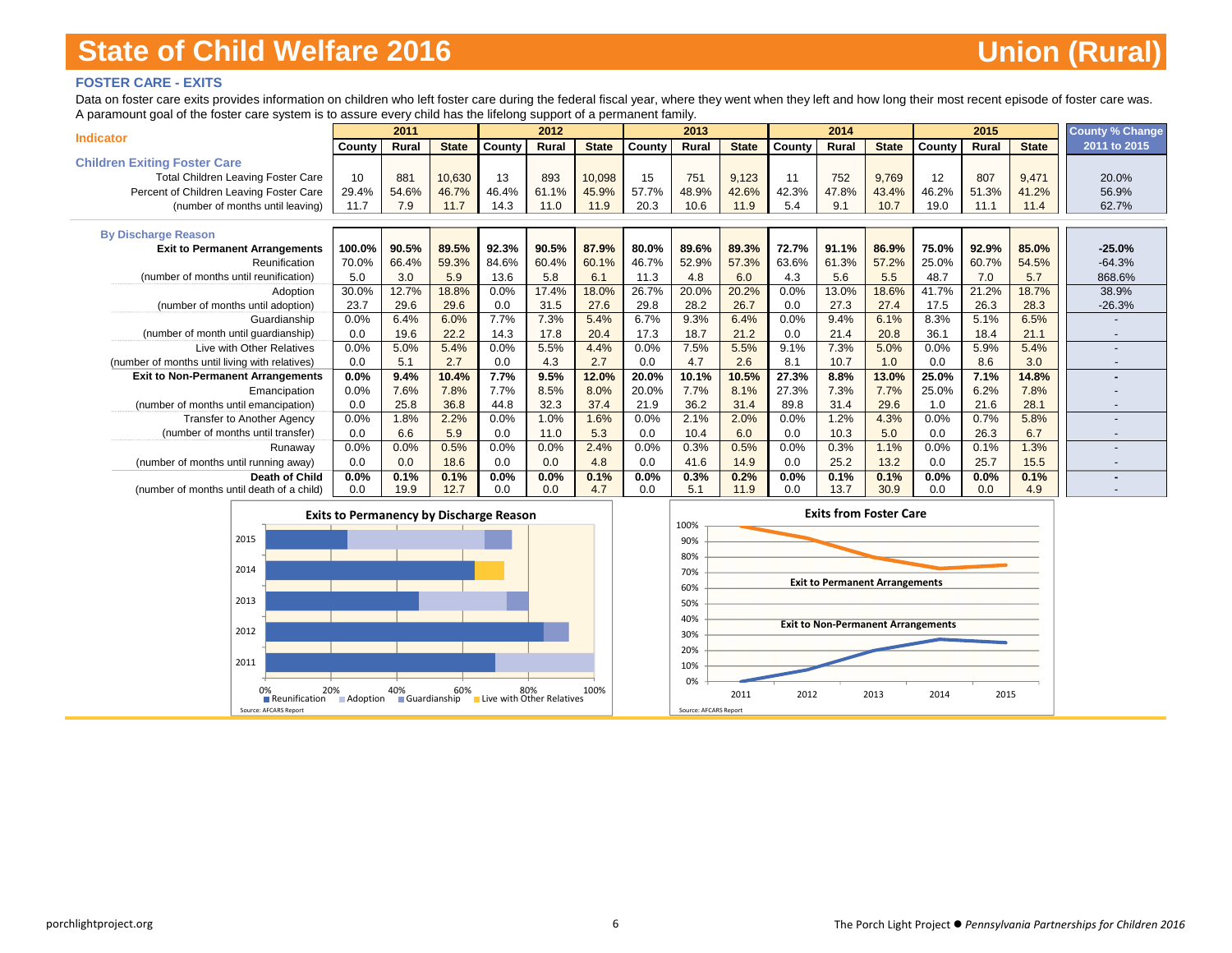### **FOSTER CARE - REMAINING IN CARE**

Data on children remaining in foster care provides information on children who did not leave foster care during the year but are still in foster care on the last day of the federal fiscal year. This data includes all children in foster care on September 30. Some of these children may have just entered foster care days prior to the end of the fiscal year and others may have been in foster care for many

|                                               |                | 2011          |               |              | 2012          |               |               | 2013          |               |                | 2014          |               |                | 2015          |               | <b>County % Change</b> |
|-----------------------------------------------|----------------|---------------|---------------|--------------|---------------|---------------|---------------|---------------|---------------|----------------|---------------|---------------|----------------|---------------|---------------|------------------------|
| <b>Indicator</b>                              | County         | Rural         | <b>State</b>  | County       | Rural         | <b>State</b>  | County        | Rural         | <b>State</b>  | County         | Rural         | <b>State</b>  | County         | Rural         | <b>State</b>  | 2011 to 2015           |
| <b>Children Remaining in Foster Care</b>      |                |               |               |              |               |               |               |               |               |                |               |               |                |               |               |                        |
| Children in Foster Care on Last Day           | 24             | 917           | 13,701        | 22           | 816           | 13,566        | 13            | 774           | 13,697        | 15             | 840           | 14,162        | 15             | 849           | 14,859        | $-37.5%$               |
| (number of months children have been in care) | 12.2           | 14.6          | 13.6          | 17.4         | 12.7          | 13.0          | 29.5          | 12.6          | 13.1          | 13.5           | 12.4          | 12.6          | 5.7            | 10.6          | 12.5          | $-53.2%$               |
|                                               |                |               |               |              |               |               |               |               |               |                |               |               |                |               |               |                        |
| <b>By Age</b>                                 |                |               |               |              |               |               |               |               |               |                |               |               |                |               |               |                        |
| $0 - 2$<br>$3 - 5$                            | 20.8%          | 16.9%         | 18.9%         | 9.1%         | 17.6%         | 19.5%         | 7.7%          | 20.0%         | 19.9%         | 20.0%          | 22.5%         | 20.0%         | 13.3%          | 24.3%         | 21.0%         | $-36.0%$               |
|                                               | 8.3%           | 15.6%         | 14.6%         | 9.1%         | 16.7%         | 15.3%         | 15.4%         | 13.8%         | 15.6%         | 13.3%          | 14.9%         | 16.7%         | 6.7%           | 14.5%         | 16.7%         | $-20.0%$               |
| $6 - 8$<br>$9 - 11$                           | 8.3%           | 11.8%<br>9.5% | 10.3%         | 0.0%         | 10.4%         | 10.9%         | 0.0%          | 10.2%<br>9.7% | 11.6%         | 6.7%           | 12.6%<br>9.6% | 12.4%         | 6.7%           | 11.8%         | 12.9%         | $-20.0%$               |
|                                               | 12.5%          |               | 8.7%          | 9.1%         | 10.5%         | 9.2%          | 0.0%          |               | 9.1%          | 13.3%          |               | 9.6%          | 6.7%           | 9.5%          | 10.7%         | $-46.7%$               |
| $12 - 14$                                     | 8.3%           | 15.0%         | 12.7%         | 18.2%        | 14.2%         | 12.4%         | 30.8%         | 15.6%         | 11.7%         | 20.0%          | 12.3%         | 11.5%         | 26.7%          | 13.2%         | 11.7%         | 220.0%                 |
| $15 - 17$<br>18-20                            | 29.2%          | 24.8%         | 25.2%         | 45.5%        | 24.9%         | 23.4%         | 30.8%         | 23.6%         | 22.6%         | 13.3%          | 24.3%         | 21.1%         | 26.7%          | 22.9%         | 20.2%         | $-8.6%$                |
|                                               | 12.5%<br>12.5% | 6.4%<br>11.3% | 9.7%<br>12.6% | 9.1%<br>0.0% | 5.6%<br>11.9% | 9.4%<br>13.2% | 15.4%<br>7.7% | 7.0%<br>14.3% | 9.5%<br>12.7% | 13.3%<br>20.0% | 3.8%<br>15.5% | 8.4%<br>13.2% | 13.3%<br>13.3% | 3.9%<br>16.8% | 6.8%<br>13.9% | 6.7%<br>6.7%           |
| Infants (age 0-1)                             | 41.7%          | 41.9%         | 44.4%         | 59.1%        | 41.1%         | 41.9%         | 69.2%         | 41.7%         | 40.7%         | 40.0%          | 37.0%         | 37.8%         | 66.7%          | 36.4%         |               | 60.0%                  |
| Youth (age 13+)                               |                |               |               |              |               |               |               |               |               |                |               |               |                |               | 35.2%         |                        |
| <b>By Race and Ethnicity</b>                  |                |               |               |              |               |               |               |               |               |                |               |               |                |               |               |                        |
| Non-Hispanic White                            | 75.0%          | 87.6%         | 39.4%         | 90.9%        | 89.6%         | 40.9%         | 84.6%         | 90.1%         | 38.7%         | 80.0%          | 89.2%         | 40.1%         | 60.0%          | 86.3%         | 37.9%         | $-20.0%$               |
| Non-Hispanic Black or African American        | 8.3%           | 4.9%          | 31.0%         | 0.0%         | 4.4%          | 37.5%         | 0.0%          | 3.5%          | 37.1%         | 6.7%           | 2.7%          | 38.3%         | 26.7%          | 4.0%          | 36.9%         | 220.0%                 |
| Non-Hispanic Other Race                       | 8.3%           | 2.0%          | 15.9%         | 0.0%         | 1.2%          | 6.0%          | 0.0%          | 0.4%          | 7.8%          | 0.0%           | 0.6%          | 3.9%          | 0.0%           | 1.2%          | 6.0%          | $-100.0%$              |
| Non-Hispanic Two or More Races                | 0.0%           | 1.9%          | 2.0%          | 0.0%         | 2.5%          | 3.3%          | 0.0%          | 3.5%          | 3.7%          | 0.0%           | 5.1%          | 4.7%          | 0.0%           | 5.5%          | 4.9%          |                        |
| Hispanic or Latino                            | 8.3%           | 3.7%          | 11.7%         | 9.1%         | 2.3%          | 12.2%         | 15.4%         | 2.6%          | 12.7%         | 13.3%          | 2.4%          | 13.0%         | 13.3%          | 2.9%          | 14.3%         | 60.0%                  |
|                                               |                |               |               |              |               |               |               |               |               |                |               |               |                |               |               |                        |
| <b>By Gender</b>                              |                |               |               |              |               |               |               |               |               |                |               |               |                |               |               |                        |
| Male                                          | 45.8%          | 55.6%         | 50.7%         | 40.9%        | 56.0%         | 50.8%         | 38.5%         | 52.7%         | 50.7%         | 53.3%          | 53.7%         | 50.9%         | 80.0%          | 54.1%         | 51.3%         | 74.5%                  |
| Female                                        | 54.2%          | 44.4%         | 49.3%         | 59.1%        | 44.0%         | 49.2%         | 61.5%         | 47.3%         | 49.3%         | 46.7%          | 46.3%         | 49.1%         | 20.0%          | 45.9%         | 48.7%         | $-63.1%$               |
|                                               |                |               |               |              |               |               |               |               |               |                |               |               |                |               |               |                        |
| <b>By Latest Placement Setting</b>            |                |               |               |              |               |               |               |               |               |                |               |               |                |               |               |                        |
| <b>Family Setting</b>                         | 70.8%          | 76.3%         | 74.4%         | 72.7%        | 79.2%         | 76.1%         | 61.5%         | 77.8%         | 76.8%         | 100.0%         | 78.2%         | 79.0%         | 66.7%          | 77.3%         | 80.6%         | $-5.9%$                |
| Pre-adoptive Home                             | 0.0%           | 2.3%          | 3.5%          | 0.0%         | 2.3%          | 3.0%          | 0.0%          | 1.9%          | 3.2%          | 6.7%           | 3.7%          | 3.9%          | 0.0%           | 2.7%          | 3.2%          |                        |
| Foster Family Home - Relative                 | 16.7%          | 18.6%         | 23.6%         | 9.1%         | 22.3%         | 25.2%         | 0.0%          | 22.5%         | 25.7%         | 20.0%          | 25.8%         | 30.0%         | 26.7%          | 25.4%         | 32.8%         | 60.0%                  |
| Foster Family Home - Non-Relative             | 54.2%          | 55.4%         | 47.3%         | 63.6%        | 54.5%         | 47.9%         | 61.5%         | 53.4%         | 47.9%         | 73.3%          | 48.7%         | 45.1%         | 40.0%          | 49.1%         | 44.5%         | $-26.2%$               |
| <b>Congregate Care</b>                        | 29.2%          | 20.4%         | 20.3%         | 27.3%        | 18.8%         | 19.2%         | 38.5%         | 19.4%         | 18.7%         | 0.0%           | 19.2%         | 17.3%         | 26.7%          | 19.3%         | 16.0%         | $-8.6%$                |
| Group Home                                    | 12.5%          | 12.9%         | 10.7%         | 13.6%        | 12.5%         | 11.0%         | 7.7%          | 12.8%         | 10.8%         | 0.0%           | 13.8%         | 10.6%         | 0.0%           | 14.6%         | 9.0%          | $-100.0%$              |
| Institution                                   | 16.7%          | 7.5%          | 9.5%          | 13.6%        | 6.3%          | 8.2%          | 30.8%         | 6.6%          | 7.8%          | 0.0%           | 5.4%          | 6.7%          | 26.7%          | 4.7%          | 7.0%          | 60.0%                  |
| <b>Supervised Independent Living</b>          | 0.0%           | 0.7%          | 2.2%          | 0.0%         | 1.2%          | 1.9%          | 0.0%          | 1.4%          | 2.1%          | 0.0%           | 0.8%          | 1.7%          | 6.7%           | 0.9%          | 1.4%          |                        |
| Runaway                                       | 0.0%           | 0.0%          | 1.8%          | 0.0%         | 0.0%          | 1.8%          | 0.0%          | 0.1%          | 1.4%          | 0.0%           | 0.0%          | 1.1%          | 0.0%           | 0.0%          | 1.1%          |                        |
| <b>Trial Home Visit</b>                       | 0.0%           | 2.6%          | 1.2%          | 0.0%         | 0.9%          | 1.1%          | 0.0%          | 1.3%          | 1.0%          | 0.0%           | 1.8%          | 0.8%          | 0.0%           | 2.5%          | 1.0%          |                        |
| .                                             |                |               |               |              |               |               |               |               |               |                |               |               |                |               |               |                        |